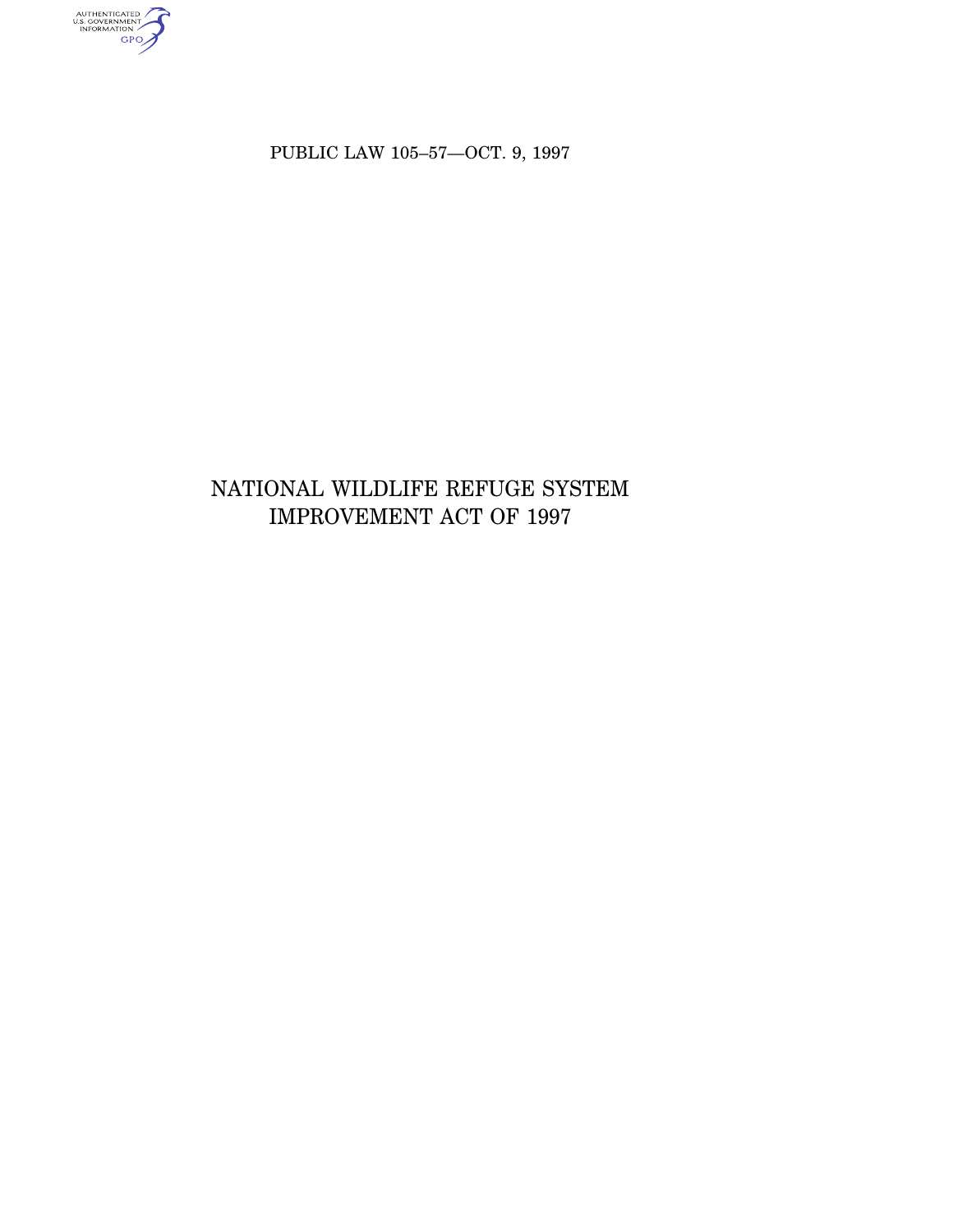# Public Law 105–57 105th Congress

# An Act

Oct. 9, 1997 [H.R. 1420] To amend the National Wildlife Refuge System Administration Act of 1966 to improve the management of the National Wildlife Refuge System, and for other purposes.

*Be it enacted by the Senate and House of Representatives of the United States of America in Congress assembled*,

16 USC 668dd note. National Wildlife Refuge System Improvement Act of 1997.

## **SECTION 1. SHORT TITLE; REFERENCES.**

(a) SHORT TITLE.—This Act may be cited as the ''National Wildlife Refuge System Improvement Act of 1997''.

(b) REFERENCES.—Whenever in this Act an amendment or repeal is expressed in terms of an amendment to, or repeal of, a section or other provision, the reference shall be considered to be made to a section or provision of the National Wildlife Refuge System Administration Act of 1966 (16 U.S.C. 668dd et seq.).

16 USC 668dd note.

# **SEC. 2. FINDINGS.**

The Congress finds the following:

(1) The National Wildlife Refuge System is comprised of over 92,000,000 acres of Federal lands that have been incorporated within 509 individual units located in all 50 States and the territories of the United States.

(2) The System was created to conserve fish, wildlife, and plants and their habitats and this conservation mission has been facilitated by providing Americans opportunities to participate in compatible wildlife-dependent recreation, including fishing and hunting, on System lands and to better appreciate the value of and need for fish and wildlife conservation.

(3) The System serves a pivotal role in the conservation of migratory birds, anadromous and interjurisdictional fish, marine mammals, endangered and threatened species, and the habitats on which these species depend.

(4) The System assists in the fulfillment of important international treaty obligations of the United States with regard to fish, wildlife, and plants and their habitats.

(5) The System includes lands purchased not only through the use of tax dollars but also through the proceeds from sales of Duck Stamps and national wildlife refuge entrance fees. It is a System that is financially supported by those benefiting from and utilizing it.

(6) When managed in accordance with principles of sound fish and wildlife management and administration, fishing, hunting, wildlife observation, and environmental education in national wildlife refuges have been and are expected to continue to be generally compatible uses.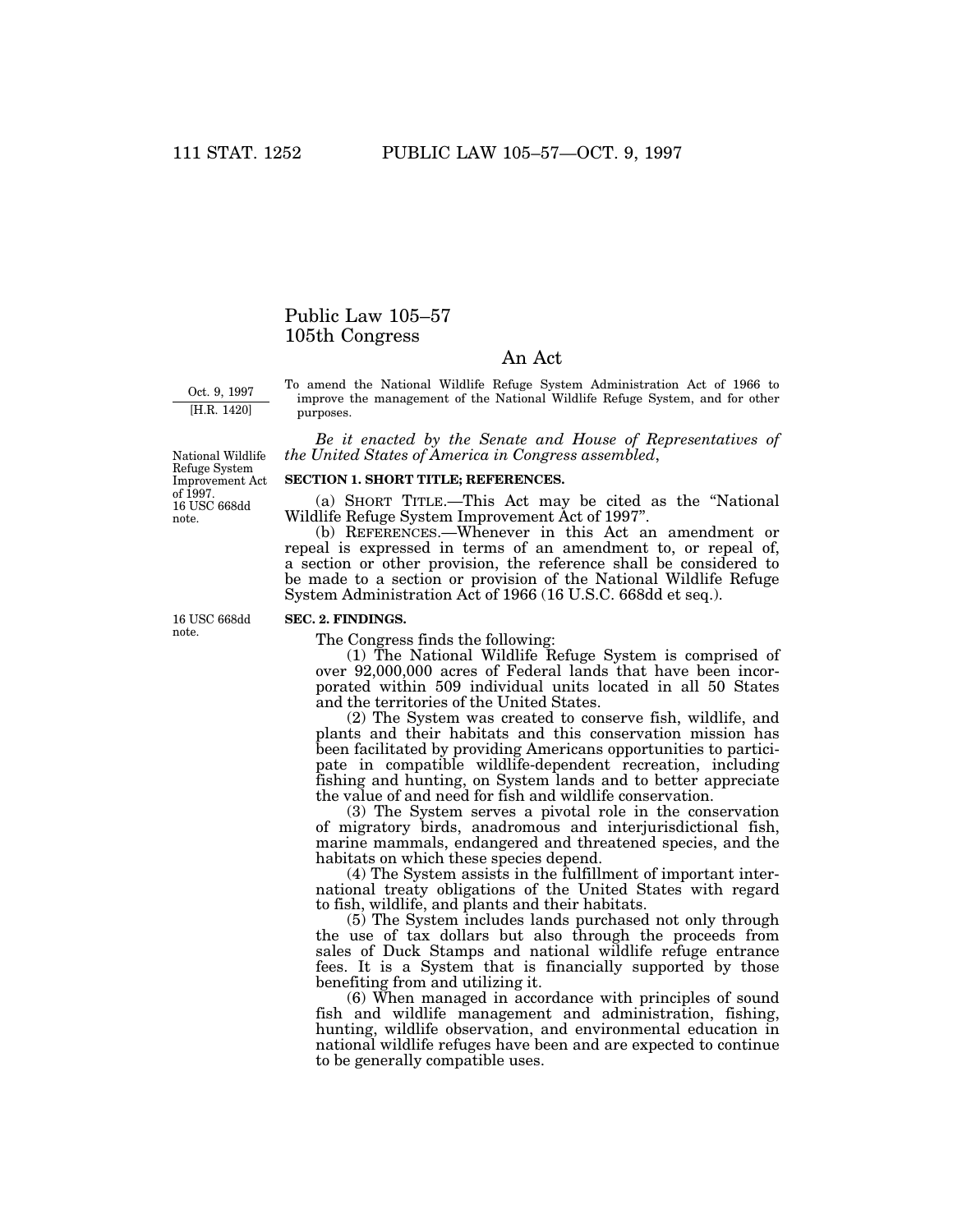(7) On March 25, 1996, the President issued Executive Order 12996, which recognized ''compatible wildlife-dependent recreational uses involving hunting, fishing, wildlife observation and photography, and environmental education and interpretation as priority public uses of the Refuge System''.

(8) Executive Order 12996 is a positive step and serves as the foundation for the permanent statutory changes made by this Act.

#### **SEC. 3. DEFINITIONS.**

(a) IN GENERAL.—Section 5 (16 U.S.C. 668ee) is amended to read as follows:

#### **''SEC. 5. DEFINITIONS.**

''For purposes of this Act:

 $\hat{f}(1)$  The term 'compatible use' means a wildlife-dependent recreational use or any other use of a refuge that, in the sound professional judgment of the Director, will not materially interfere with or detract from the fulfillment of the mission of the System or the purposes of the refuge.

" $(2)$  The terms 'wildlife-dependent recreation' and 'wildlifedependent recreational use' mean a use of a refuge involving hunting, fishing, wildlife observation and photography, or environmental education and interpretation.

"(3) The term 'sound professional judgment' means a finding, determination, or decision that is consistent with principles of sound fish and wildlife management and administration, available science and resources, and adherence to the requirements of this Act and other applicable laws.

"(4) The terms 'conserving', 'conservation', 'manage', 'managing', and 'management', mean to sustain and, where appropriate, restore and enhance, healthy populations of fish, wildlife, and plants utilizing, in accordance with applicable Federal and State laws, methods and procedures associated with modern scientific resource programs. Such methods and procedures include, consistent with the provisions of this Act, protection, research, census, law enforcement, habitat management, propagation, live trapping and transplantation, and regulated taking.

''(5) The term 'Coordination Area' means a wildlife management area that is made available to a State—

''(A) by cooperative agreement between the United States Fish and Wildlife Service and a State agency having control over wildlife resources pursuant to section 4 of the Fish and Wildlife Coordination Act (16 U.S.C. 664); or

''(B) by long-term leases or agreements pursuant to title III of the Bankhead-Jones Farm Tenant Act (50 Stat. 525; 7 U.S.C. 1010 et seq.).

''(6) The term 'Director' means the Director of the United States Fish and Wildlife Service or a designee of that Director.

''(7) The terms 'fish', 'wildlife', and 'fish and wildlife' mean any wild member of the animal kingdom whether alive or dead, and regardless of whether the member was bred, hatched, or born in captivity, including a part, product, egg, or offspring of the member.

''(8) The term 'person' means any individual, partnership, corporation, or association.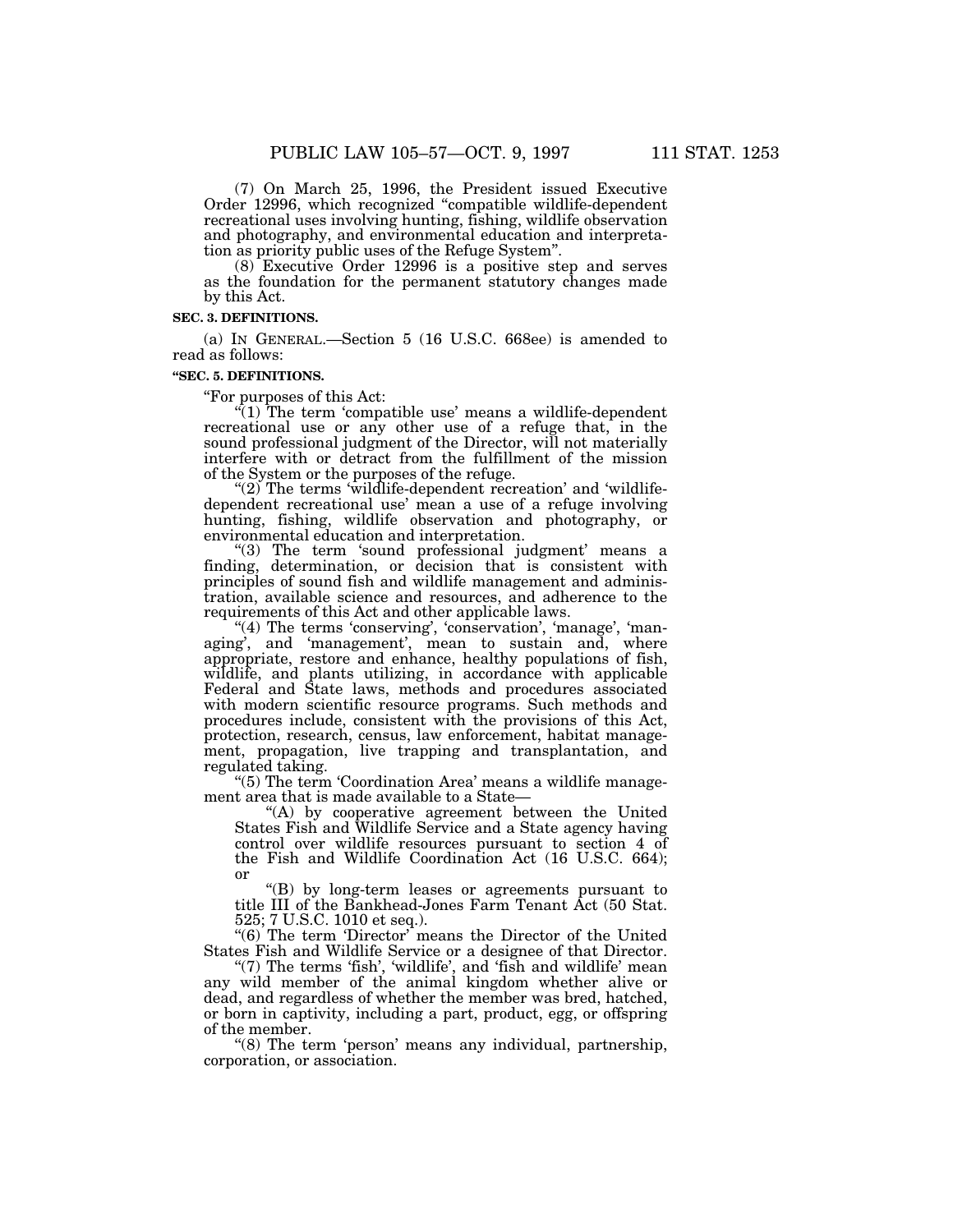"(9) The term 'plant' means any member of the plant kingdom in a wild, unconfined state, including any plant community, seed, root, or other part of a plant.

''(10) The terms 'purposes of the refuge' and 'purposes of each refuge' mean the purposes specified in or derived from the law, proclamation, executive order, agreement, public land order, donation document, or administrative memorandum establishing, authorizing, or expanding a refuge, refuge unit, or refuge subunit.

" $(11)$  The term 'refuge' means a designated area of land, water, or an interest in land or water within the System, but does not include Coordination Areas.

" $(12)$  The term 'Secretary' means the Secretary of the Interior.

''(13) The terms 'State' and 'United States' mean the several States of the United States, Puerto Rico, American Samoa, the Virgin Islands, Guam, and the territories and possessions of the United States.

"(14) The term 'System' means the National Wildlife Refuge System designated under section 4(a)(1).

"(15) The terms 'take', 'taking', and 'taken' mean to pursue, hunt, shoot, capture, collect, or kill, or to attempt to pursue, hunt, shoot, capture, collect, or kill.''.

(b) CONFORMING AMENDMENT.—Section 4 (16 U.S.C. 668dd) is amended by striking ''Secretary of the Interior'' each place it appears and inserting ''Secretary''.

## **SEC. 4. MISSION OF THE SYSTEM.**

Section  $4(a)$  (16 U.S.C. 668dd(a)) is amended—

(1) by redesignating paragraphs (2) and (3) as paragraphs  $(5)$  and  $(6)$ , respectively;

(2) in clause (i) of paragraph (6) (as so redesignated), by

striking "paragraph (2)" and inserting "paragraph (5)"; and (3) by inserting after paragraph (1) the following new paragraph:

 $i(2)$  The mission of the System is to administer a national network of lands and waters for the conservation, management, and where appropriate, restoration of the fish, wildlife, and plant resources and their habitats within the United States for the benefit of present and future generations of Americans.''.

#### **SEC. 5. ADMINISTRATION OF THE SYSTEM.**

(a) ADMINISTRATION GENERALLY.—Section 4(a) (16 U.S.C. 668dd(a)), as amended by section 4 of this Act, is further amended by inserting after new paragraph (2) the following new paragraphs:

''(3) With respect to the System, it is the policy of the United States that—

''(A) each refuge shall be managed to fulfill the mission of the System, as well as the specific purposes for which that refuge was established;

 $\tilde{H}(B)$  compatible wildlife-dependent recreation is a legitimate and appropriate general public use of the System, directly related to the mission of the System and the purposes of many refuges, and which generally fosters refuge management and through which the American public can develop an appreciation for fish and wildlife;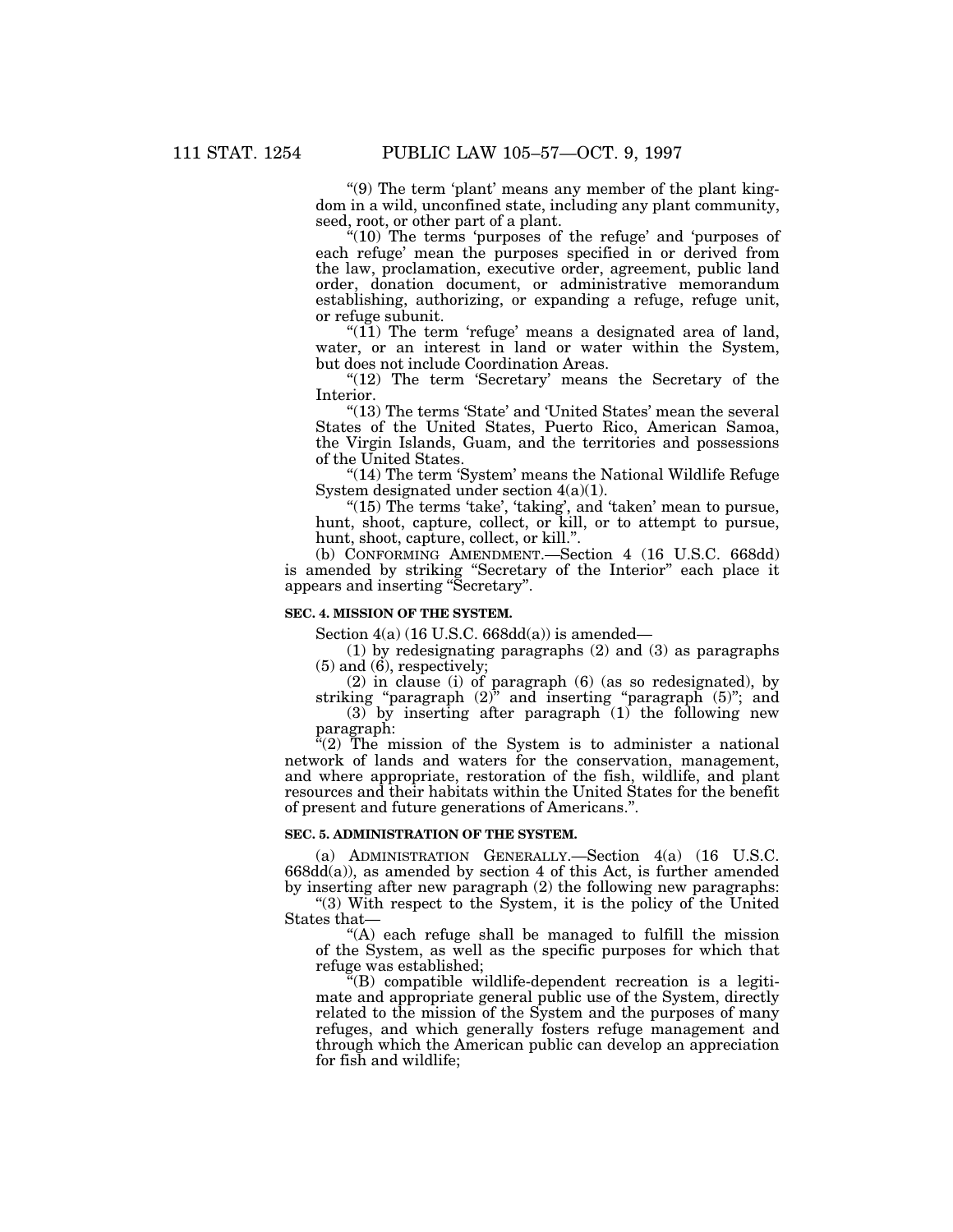''(C) compatible wildlife-dependent recreational uses are the priority general public uses of the System and shall receive priority consideration in refuge planning and management; and

''(D) when the Secretary determines that a proposed wildlife-dependent recreational use is a compatible use within a refuge, that activity should be facilitated, subject to such restrictions or regulations as may be necessary, reasonable, and appropriate.

''(4) In administering the System, the Secretary shall—

''(A) provide for the conservation of fish, wildlife, and plants, and their habitats within the System;

''(B) ensure that the biological integrity, diversity, and environmental health of the System are maintained for the benefit of present and future generations of Americans;

''(C) plan and direct the continued growth of the System in a manner that is best designed to accomplish the mission of the System, to contribute to the conservation of the ecosystems of the United States, to complement efforts of States and other Federal agencies to conserve fish and wildlife and their habitats, and to increase support for the System and participation from conservation partners and the public;

''(D) ensure that the mission of the System described in paragraph (2) and the purposes of each refuge are carried out, except that if a conflict exists between the purposes of a refuge and the mission of the System, the conflict shall be resolved in a manner that first protects the purposes of the refuge, and, to the extent practicable, that also achieves the mission of the System;

''(E) ensure effective coordination, interaction, and cooperation with owners of land adjoining refuges and the fish and wildlife agency of the States in which the units of the System are located;

 $F(F)$  assist in the maintenance of adequate water quantity and water quality to fulfill the mission of the System and the purposes of each refuge;

''(G) acquire, under State law, water rights that are needed for refuge purposes;

''(H) recognize compatible wildlife-dependent recreational uses as the priority general public uses of the System through which the American public can develop an appreciation for fish and wildlife;

''(I) ensure that opportunities are provided within the System for compatible wildlife-dependent recreational uses;

''(J) ensure that priority general public uses of the System receive enhanced consideration over other general public uses in planning and management within the System;

 $K(W)$  provide increased opportunities for families to experience compatible wildlife-dependent recreation, particularly opportunities for parents and their children to safely engage in traditional outdoor activities, such as fishing and hunting;

 $H(L)$  continue, consistent with existing laws and interagency agreements, authorized or permitted uses of units of the System by other Federal agencies, including those necessary to facilitate military preparedness;

"(M) ensure timely and effective cooperation and collaboration with Federal agencies and State fish and wildlife agencies during the course of acquiring and managing refuges; and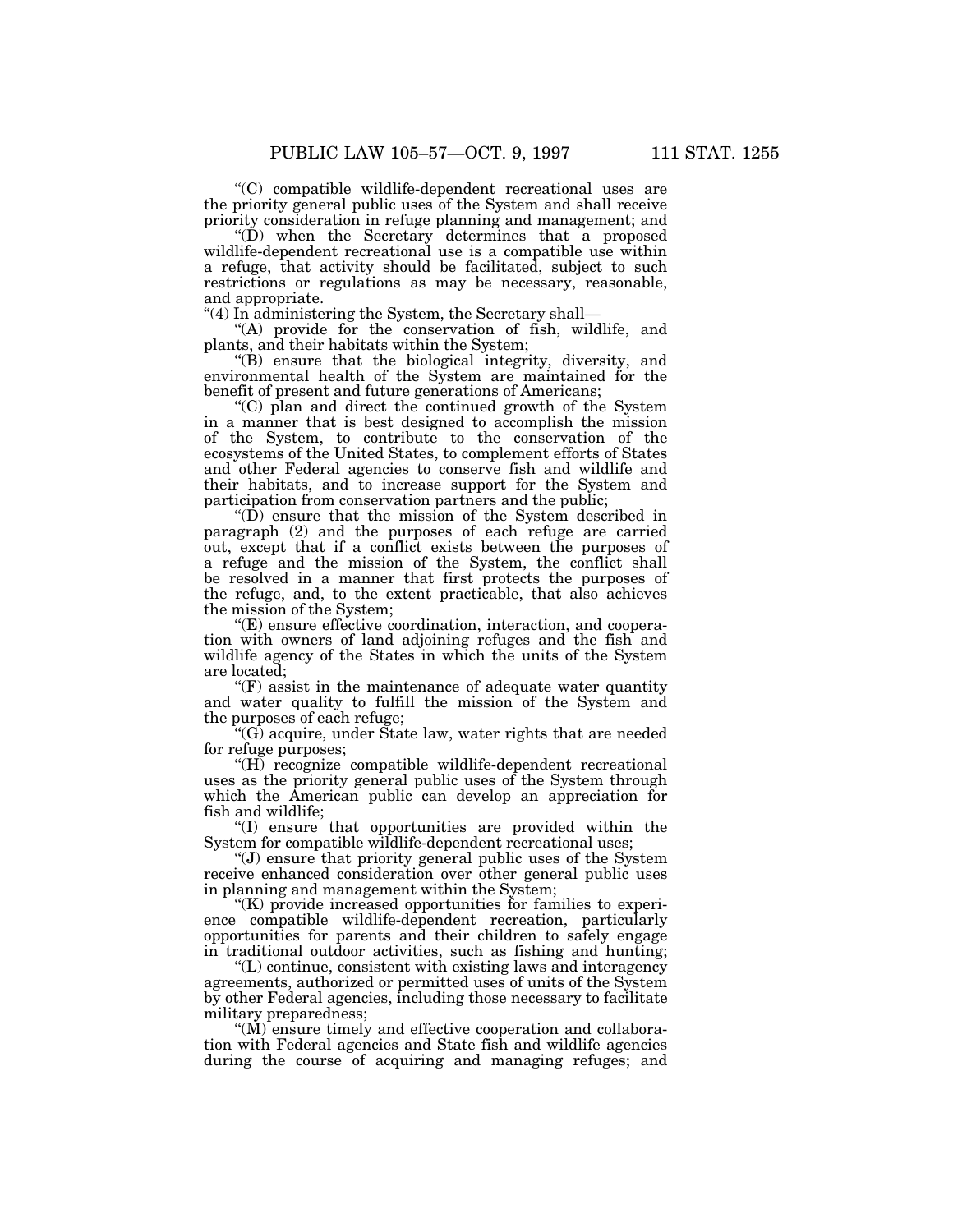''(N) monitor the status and trends of fish, wildlife, and plants in each refuge.''.

 $(b)$  POWERS.—Section 4(b) (16 U.S.C. 668dd(b)) is amended—

(1) in the matter preceding paragraph (1) by striking ''authorized—'' and inserting ''authorized to take the following actions:'';

(2) in paragraph (1) by striking ''to enter'' and inserting "Enter";

 $(3)$  in paragraph  $(2)$ —

(A) by striking ''to accept'' and inserting ''Accept''; and (B) by striking '', and'' and inserting a period;

(4) in paragraph (3) by striking ''to acquire'' and inserting "Acquire"; and

(5) by adding at the end the following new paragraphs: "(4) Subject to standards established by and the overall management oversight of the Director, and consistent with standards established by this Act, to enter into cooperative agreements with State fish and wildlife agencies for the management of programs on a refuge.

 $\degree$ (5) Issue regulations to carry out this Act.".

#### **SEC. 6. COMPATIBILITY STANDARDS AND PROCEDURES.**

Section 4(d) (16 U.S.C. 668dd(d)) is amended by adding at the end the following new paragraphs:

" $(3)(A)(i)$  Except as provided in clause (iv), the Secretary shall not initiate or permit a new use of a refuge or expand, renew, or extend an existing use of a refuge, unless the Secretary has determined that the use is a compatible use and that the use is not inconsistent with public safety. The Secretary may make the determinations referred to in this paragraph for a refuge concurrently with development of a conservation plan under subsection (e).

"(ii) On lands added to the System after March 25, 1996, the Secretary shall identify, prior to acquisition, withdrawal, transfer, reclassification, or donation of any such lands, existing compatible wildlife-dependent recreational uses that the Secretary determines shall be permitted to continue on an interim basis pending completion of the comprehensive conservation plan for the refuge.

"(iii) Wildlife-dependent recreational uses may be authorized on a refuge when they are compatible and not inconsistent with public safety. Except for consideration of consistency with State laws and regulations as provided for in subsection (m), no other determinations or findings are required to be made by the refuge official under this Act or the Refuge Recreation Act for wildlifedependent recreation to occur.

"(iv) Compatibility determinations in existence on the date of enactment of the National Wildlife Refuge System Improvement Act of 1997 shall remain in effect until and unless modified.

''(B) Not later than 24 months after the date of the enactment of the National Wildlife Refuge System Improvement Act of 1997, the Secretary shall issue final regulations establishing the process for determining under subparagraph (A) whether a use of a refuge is a compatible use. These regulations shall—

''(i) designate the refuge official responsible for making initial compatibility determinations;

''(ii) require an estimate of the timeframe, location, manner, and purpose of each use;

Regulations.

Regulations.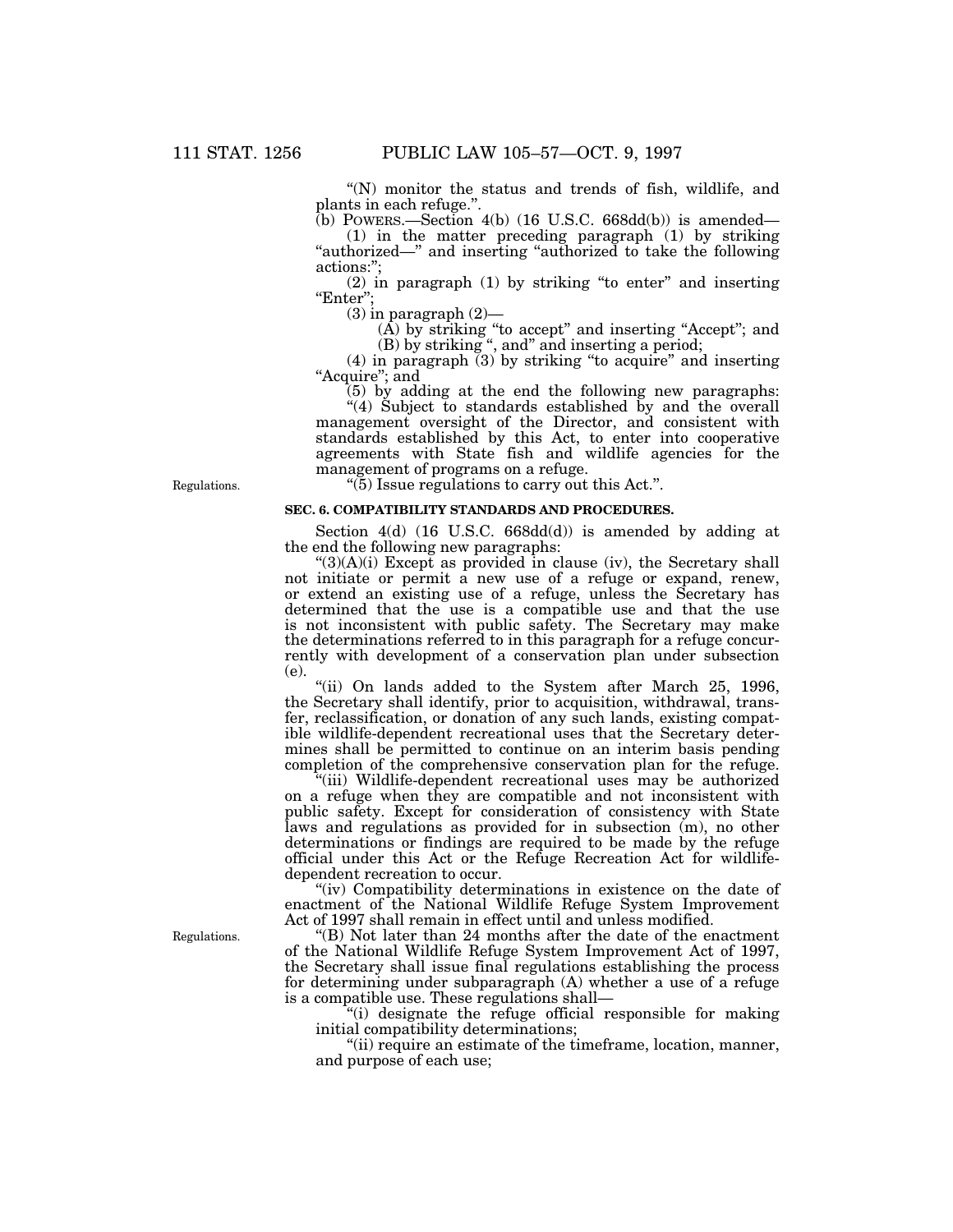''(iii) identify the effects of each use on refuge resources and purposes of each refuge;

 $\sqrt[n]{i}$  require that compatibility determinations be made in writing;

 $(y)$  provide for the expedited consideration of uses that will likely have no detrimental effect on the fulfillment of the purposes of a refuge or the mission of the System;

"(vi) provide for the elimination or modification of any use as expeditiously as practicable after a determination is made that the use is not a compatible use;

"(vii) require, after an opportunity for public comment, reevaluation of each existing use, other than those uses specified in clause (viii), if conditions under which the use is permitted change significantly or if there is significant new information regarding the effects of the use, but not less frequently than once every 10 years, to ensure that the use remains a compatible use, except that, in the case of any use authorized for a period longer than 10 years (such as an electric utility right-of-way), the reevaluation required by this clause shall examine compliance with the terms and conditions of the authorization, not examine the authorization itself;

"(viii) require, after an opportunity for public comment, reevaluation of each compatible wildlife-dependent recreational use when conditions under which the use is permitted change significantly or if there is significant new information regarding the effects of the use, but not less frequently than in conjunction with each preparation or revision of a conservation plan under subsection (e) or at least every 15 years, whichever is earlier; and

> Public information.

"(ix) provide an opportunity for public review and comment on each evaluation of a use, unless an opportunity for public review and comment on the evaluation of the use has already been provided during the development or revision of a conservation plan for the refuge under subsection (e) or has otherwise been provided during routine, periodic determinations of compatibility for wildlife-dependent recreational uses.

"(4) The provisions of this Act relating to determinations of the compatibility of a use shall not apply to—

(A) overflights above a refuge; and

''(B) activities authorized, funded, or conducted by a Federal agency (other than the United States Fish and Wildlife Service) which has primary jurisdiction over a refuge or a portion of a refuge, if the management of those activities is in accordance with a memorandum of understanding between the Secretary or the Director and the head of the Federal agency with primary jurisdiction over the refuge governing the use of the refuge.''.

#### **SEC. 7. REFUGE CONSERVATION PLANNING PROGRAM.**

(a) IN GENERAL.—Section 4 (16 U.S.C. 668dd) is amended— (1) by redesignating subsections (e) through (i) as subsections (f) through (j), respectively; and

(2) by inserting after subsection (d) the following new subsection:

 $(e)(1)(A)$  Except with respect to refuge lands in Alaska (which shall be governed by the refuge planning provisions of the Alaska National Interest Lands Conservation Act (16 U.S.C. 3101 et seq.)), the Secretary shall—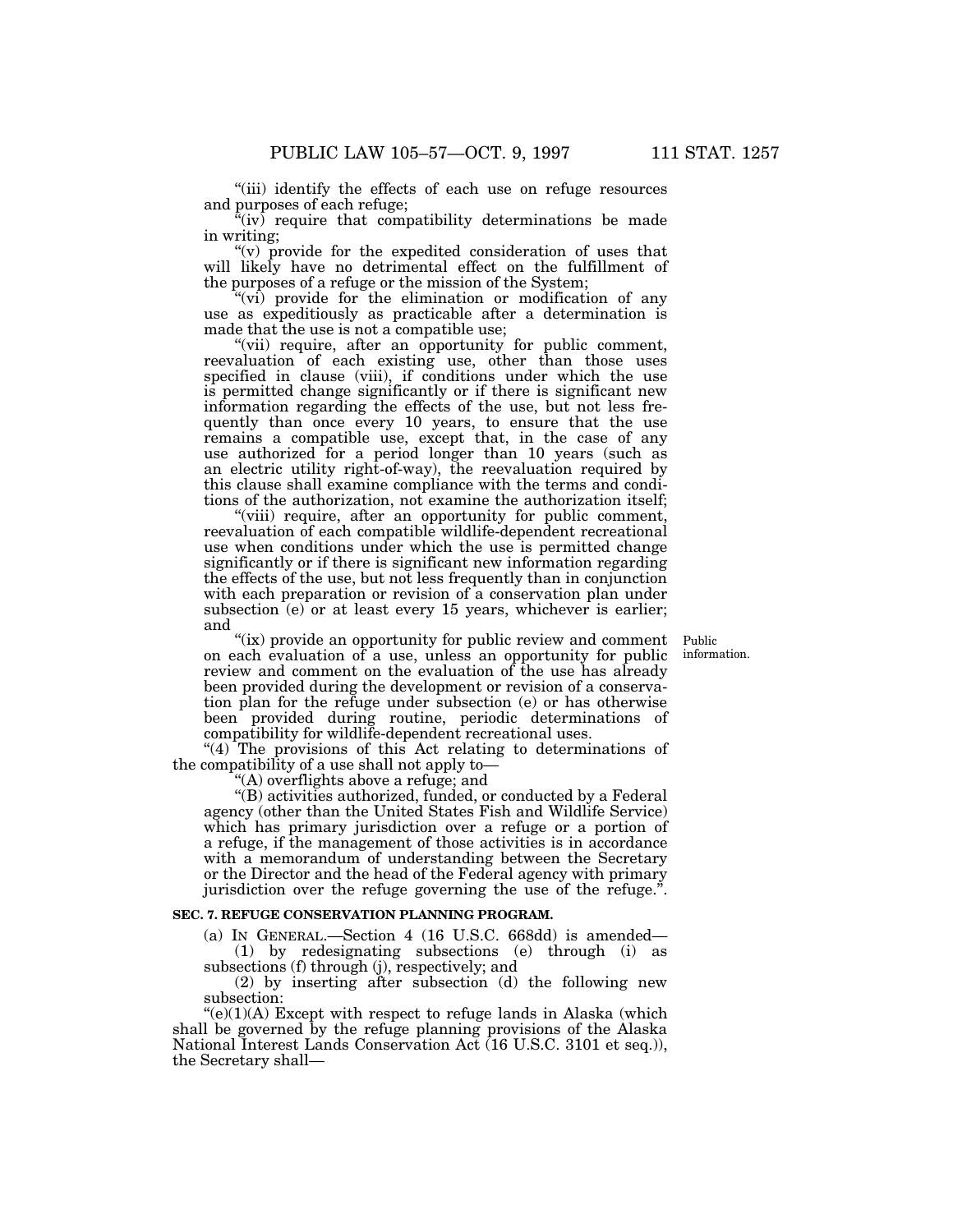''(i) propose a comprehensive conservation plan for each refuge or related complex of refuges (referred to in this subsection as a 'planning unit') in the System;

''(ii) publish a notice of opportunity for public comment in the Federal Register on each proposed conservation plan;

''(iii) issue a final conservation plan for each planning unit consistent with the provisions of this Act and, to the extent practicable, consistent with fish and wildlife conservation plans of the State in which the refuge is located; and

"(iv) not less frequently than 15 years after the date of issuance of a conservation plan under clause (iii) and every 15 years thereafter, revise the conservation plan as may be necessary.

''(B) The Secretary shall prepare a comprehensive conservation plan under this subsection for each refuge within 15 years after the date of enactment of the National Wildlife Refuge System Improvement Act of 1997.

''(C) The Secretary shall manage each refuge or planning unit under plans in effect on the date of enactment of the National Wildlife Refuge System Improvement Act of 1997, to the extent such plans are consistent with this Act, until such plans are revised or superseded by new comprehensive conservation plans issued under this subsection.

''(D) Uses or activities consistent with this Act may occur on any refuge or planning unit before existing plans are revised or new comprehensive conservation plans are issued under this subsection.

''(E) Upon completion of a comprehensive conservation plan under this subsection for a refuge or planning unit, the Secretary shall manage the refuge or planning unit in a manner consistent with the plan and shall revise the plan at any time if the Secretary determines that conditions that affect the refuge or planning unit have changed significantly.

"(2) In developing each comprehensive conservation plan under this subsection for a planning unit, the Secretary, acting through the Director, shall identify and describe—

"(A) the purposes of each refuge comprising the planning unit;

''(B) the distribution, migration patterns, and abundance of fish, wildlife, and plant populations and related habitats within the planning unit;

''(C) the archaeological and cultural values of the planning unit;

''(D) such areas within the planning unit that are suitable for use as administrative sites or visitor facilities;

''(E) significant problems that may adversely affect the populations and habitats of fish, wildlife, and plants within the planning unit and the actions necessary to correct or mitigate such problems; and

''(F) opportunities for compatible wildlife-dependent recreational uses.

"(3) In preparing each comprehensive conservation plan under this subsection, and any revision to such a plan, the Secretary, acting through the Director, shall, to the maximum extent practicable and consistent with this Act—

''(A) consult with adjoining Federal, State, local, and private landowners and affected State conservation agencies; and

Federal Register, publication.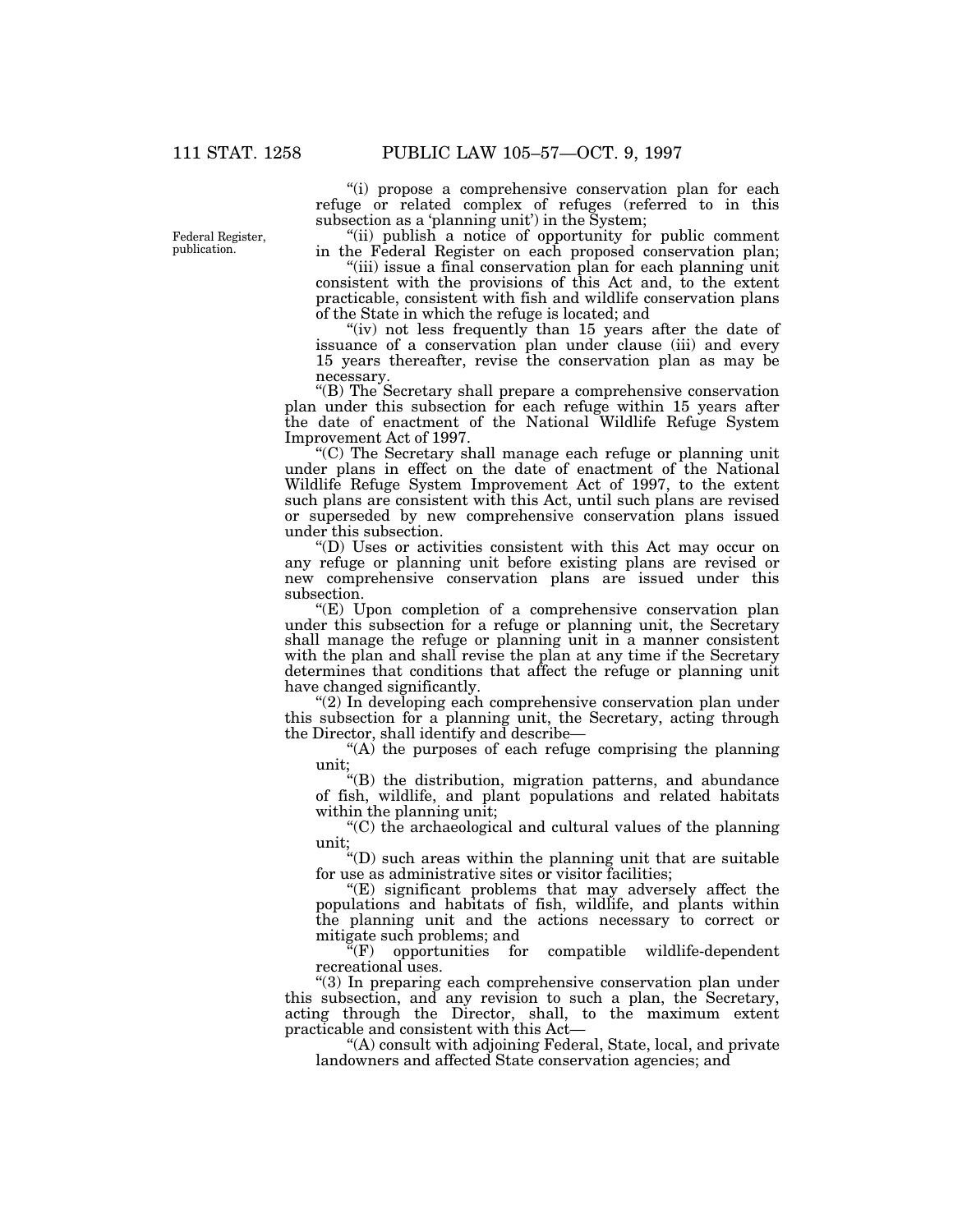''(B) coordinate the development of the conservation plan or revision with relevant State conservation plans for fish and wildlife and their habitats.

 $"(4)(A)$  In accordance with subparagraph  $(B)$ , the Secretary shall develop and implement a process to ensure an opportunity for active public involvement in the preparation and revision of comprehensive conservation plans under this subsection. At a minimum, the Secretary shall require that publication of any final plan shall include a summary of the comments made by States, owners of adjacent or potentially affected land, local governments, and any other affected persons, and a statement of the disposition of concerns expressed in those comments.

''(B) Prior to the adoption of each comprehensive conservation plan under this subsection, the Secretary shall issue public notice of the draft proposed plan, make copies of the plan available at the affected field and regional offices of the United States Fish and Wildlife Service, and provide opportunity for public comment.''.

#### **SEC. 8. EMERGENCY POWER; STATE AUTHORITY; WATER RIGHTS; COORDINATION.**

(a) IN GENERAL.—Section 4 (16 U.S.C. 668dd) is further amended by adding at the end the following new subsections:

"(k) Notwithstanding any other provision of this Act, the Secretary may temporarily suspend, allow, or initiate any activity in a refuge in the System if the Secretary determines it is necessary to protect the health and safety of the public or any fish or wildlife population.

''(l) Nothing in this Act shall be construed to authorize the Secretary to control or regulate hunting or fishing of fish and resident wildlife on lands or waters that are not within the System.

"(m) Nothing in this Act shall be construed as affecting the authority, jurisdiction, or responsibility of the several States to manage, control, or regulate fish and resident wildlife under State law or regulations in any area within the System. Regulations permitting hunting or fishing of fish and resident wildlife within the System shall be, to the extent practicable, consistent with State fish and wildlife laws, regulations, and management plans.  $\ln(1)$  Nothing in this Act shall—

"(A) create a reserved water right, express or implied, in the United States for any purpose;

''(B) affect any water right in existence on the date of enactment of the National Wildlife Refuge System Improvement Act of 1997; or

''(C) affect any Federal or State law in existence on the date of the enactment of the National Wildlife Refuge System Improvement Act of 1997 regarding water quality or water quantity.

''(2) Nothing in this Act shall diminish or affect the ability to join the United States in the adjudication of rights to the use of water pursuant to the McCarran Act (43 U.S.C. 666).

''(o) Coordination with State fish and wildlife agency personnel or with personnel of other affected State agencies pursuant to this Act shall not be subject to the Federal Advisory Committee Act (5 U.S.C. App.).''.

(b) CONFORMING AMENDMENT.—Section 4(c) (16 U.S.C.  $668d\ddot{d}(c)$  is amended by striking the last sentence.

Public information.

Public information.